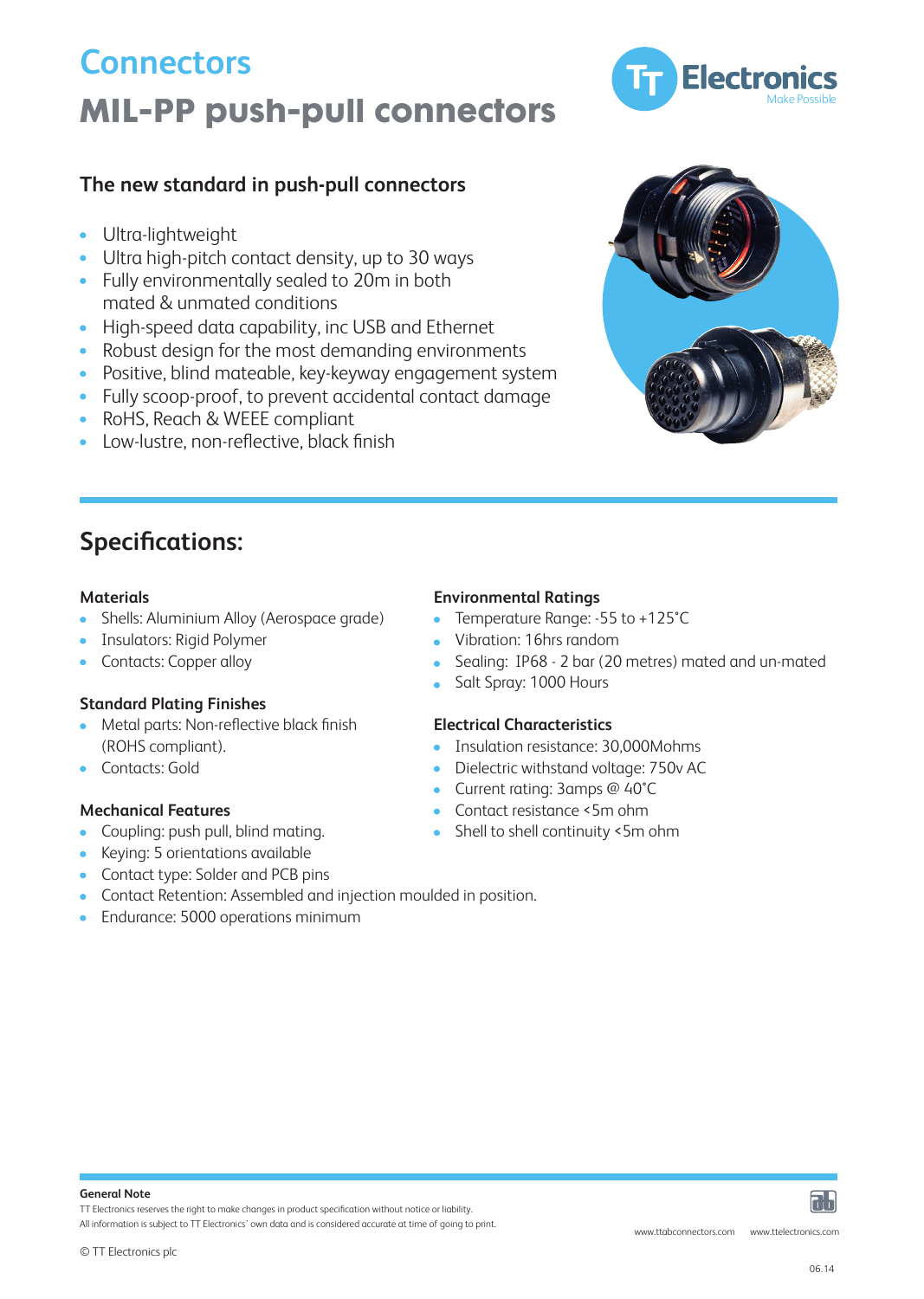

| Panel Thickness<br>Max No Contacts<br>THD<br>G<br>Size<br>B<br>D<br>Ø18.5<br>8<br>00.65<br>M15 x 0.75<br>30<br>8.95<br>2.5<br>7.4<br>14<br>6<br>5<br>20<br>Ø16.5<br>8<br>00.65<br>12<br>M13 x 0.75<br>5<br>8.95<br>7.4<br>2.5<br>$\overline{4}$<br>Ø14.5<br>10<br>8<br>8.95<br>2.5<br>00.65<br>10<br>$\overline{2}$<br>M11 x 0.5<br>5<br>7.4 | <b>Style 27A - Recessed Box Mounted Receptacle</b><br>AYF3<br>$THD \rightarrow$<br>$-A/F 2$<br>$\Box$<br>$\circ$<br><b>THE</b><br>$\overline{\mathbb{L}}$<br>$\overline{\phantom{a}}$<br>D<br>$\overline{\phantom{a}}$<br>PANEL<br>THICKNESS<br>B<br>C |  |  |  |  |  |  |  |  |  |  |  |  |  |  |  |  |  |  |  |  |
|----------------------------------------------------------------------------------------------------------------------------------------------------------------------------------------------------------------------------------------------------------------------------------------------------------------------------------------------|--------------------------------------------------------------------------------------------------------------------------------------------------------------------------------------------------------------------------------------------------------|--|--|--|--|--|--|--|--|--|--|--|--|--|--|--|--|--|--|--|--|
|                                                                                                                                                                                                                                                                                                                                              |                                                                                                                                                                                                                                                        |  |  |  |  |  |  |  |  |  |  |  |  |  |  |  |  |  |  |  |  |
|                                                                                                                                                                                                                                                                                                                                              |                                                                                                                                                                                                                                                        |  |  |  |  |  |  |  |  |  |  |  |  |  |  |  |  |  |  |  |  |
|                                                                                                                                                                                                                                                                                                                                              |                                                                                                                                                                                                                                                        |  |  |  |  |  |  |  |  |  |  |  |  |  |  |  |  |  |  |  |  |
|                                                                                                                                                                                                                                                                                                                                              |                                                                                                                                                                                                                                                        |  |  |  |  |  |  |  |  |  |  |  |  |  |  |  |  |  |  |  |  |



#### **General Note**

TT Electronics reserves the right to make changes in product specification without notice or liability.

TT electronics reserves the right to make changes in product specification without hotice or liability.<br>All information is subject to TT Electronics' own data and is considered accurate at time of going to print.

iэЫ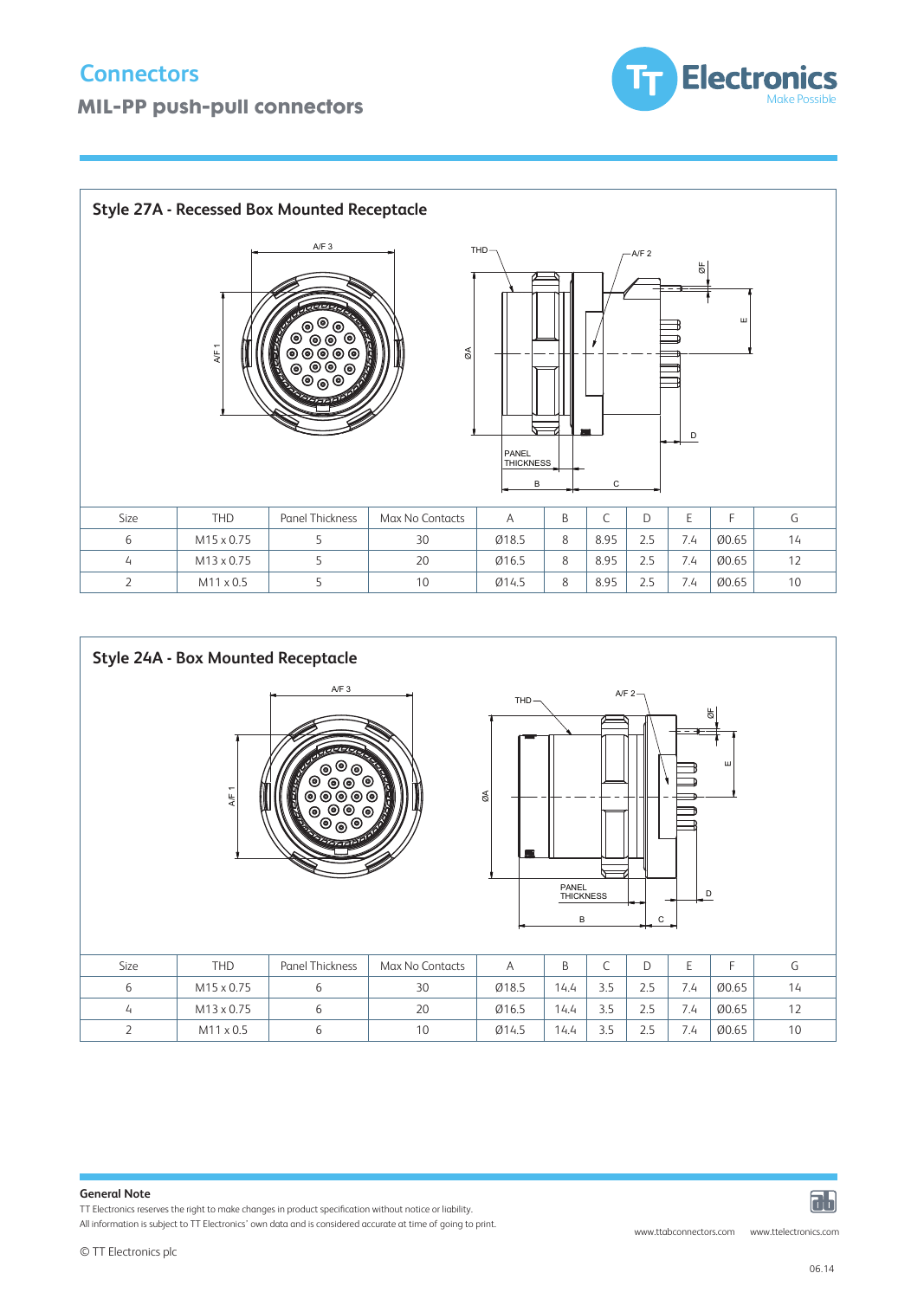## **Connectors**

## **MIL-PP push-pull connectors**







#### **General Note**

TT Electronics reserves the right to make changes in product specification without notice or liability.

All information is subject to TT Electronics' own data and is considered accurate at time of going to print.

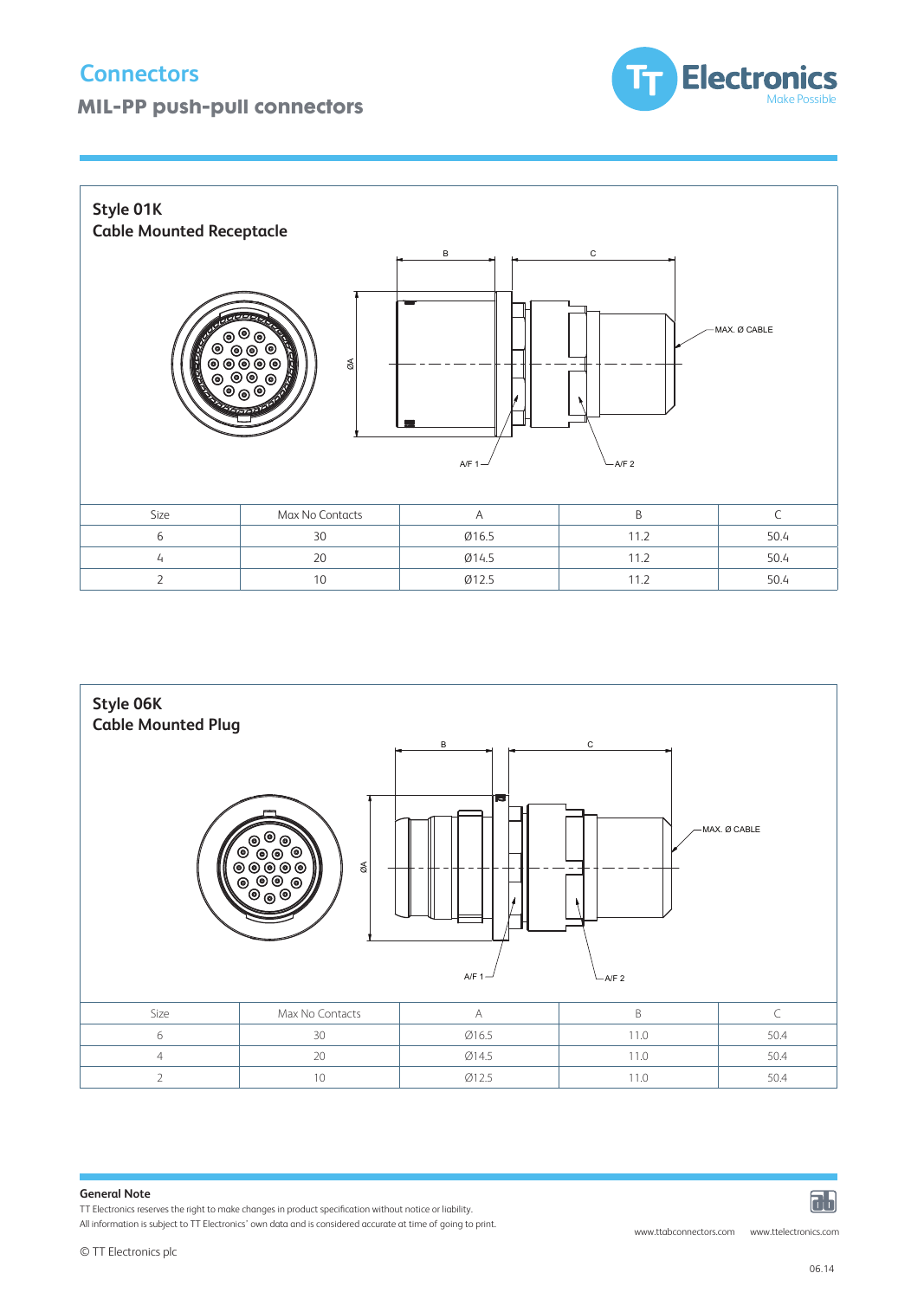**MIL-PP push-pull connectors** and the matter of the matter of the matter of the matter of the matter of the matter of the matter of the matter of the matter of the matter of the matter of the matter of the matter of the ma



## **Part Number Explanation**

|                                                                                                                                                                                                    | ABSC | 06K | B | 06 | 19 | P | $\mathsf{N}$ | XX |
|----------------------------------------------------------------------------------------------------------------------------------------------------------------------------------------------------|------|-----|---|----|----|---|--------------|----|
| <b>Shell Style:</b><br>06K = Cable Plug<br>01K = Cable Receptacle<br>24A = Box Receptacle<br>27A = Recessed Box Receptacle<br>04T = Box Receptacle, solder<br>07T = Recessed Box Connector, solder |      |     |   |    |    |   |              |    |
| <b>Material and Finish:</b><br>B = Non-reflective Black                                                                                                                                            |      |     |   |    |    |   |              |    |
| Shell size:<br>See Table 1                                                                                                                                                                         |      |     |   |    |    |   |              |    |
| <b>Insert Arrangement</b>                                                                                                                                                                          |      |     |   |    |    |   |              |    |
| Contact type:<br>$P = Pin$<br>$S = S$ ocket                                                                                                                                                        |      |     |   |    |    |   |              |    |
| Orientation:<br>$N = Normal$<br>Alternative A,B,C,D<br>See Table 2                                                                                                                                 |      |     |   |    |    |   |              |    |
| <b>Modification code</b>                                                                                                                                                                           |      |     |   |    |    |   |              |    |

### **General Note**

TT Electronics reserves the right to make changes in product specification without notice or liability.

All information is subject to TT Electronics' own data and is considered accurate at time of going to print.